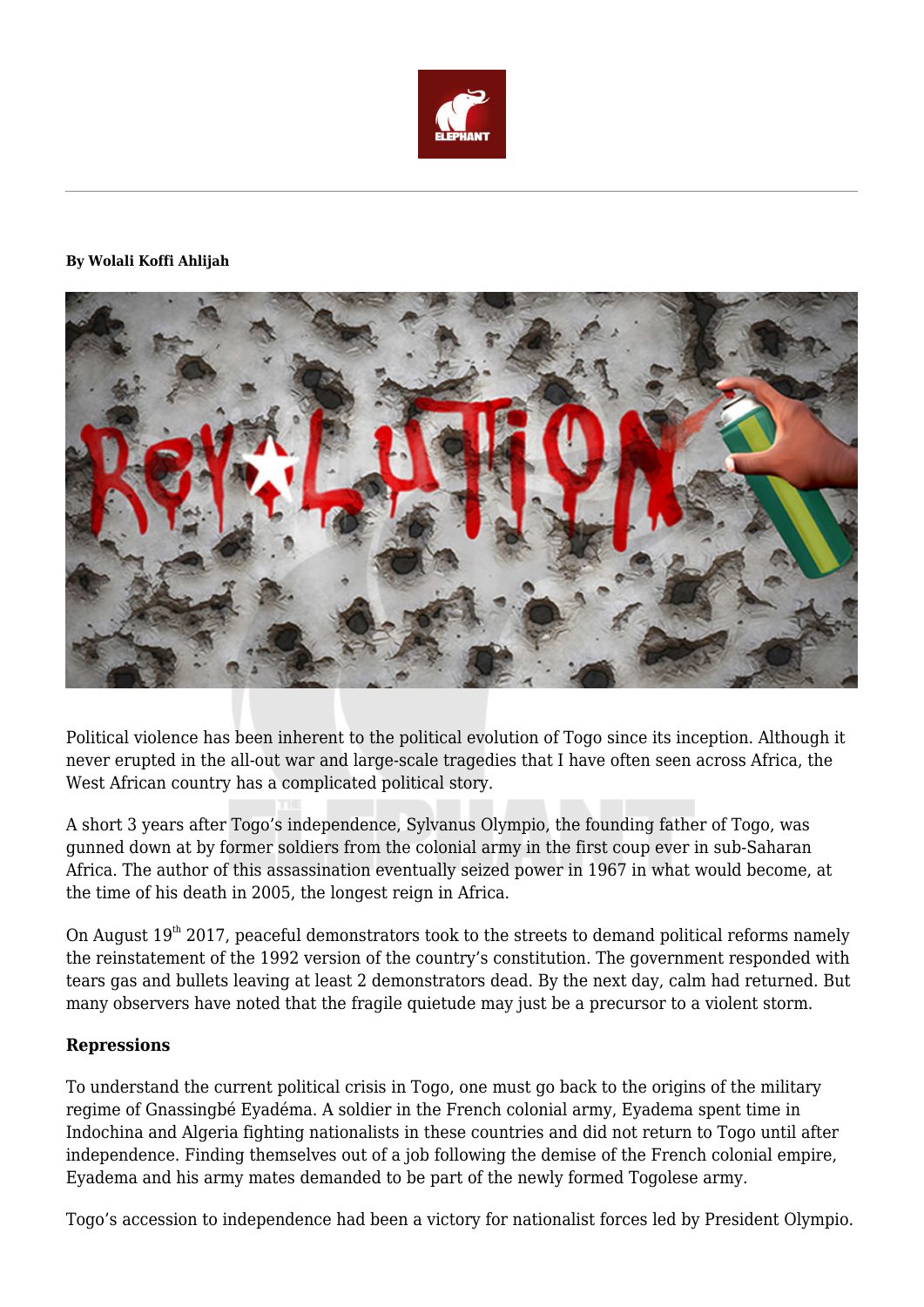His party, the Committee for the Unity of Togo (CUT) had struggled hard for the country's freedom from the French colonial empire. Unlike other independence movements across the continent that saw confrontation between the Africans and their colonial masters, Togo's independence contention was mainly between rival groups of Togolese.

On April 27, 1960, Sylvanus Olympio officially declared the independence of the republic of Togo after 80 years of successive German, British and French domination.

In 1956, Togo had become an autonomous republic within the French Union. The pro-French, led by Prime Minister Nicolas Grunitzky, favored a model that would grant the country greater autonomy as a French territory as they deemed Togo not ready for full statehood. The nationalists, in opposition insisted on nothing less than immediate independence and full statehood. The nationalists won the general elections in 1958, compelling the French to sign an agreement for full independence. On April 27, 1960, Sylvanus Olympio officially declared the independence of the republic of Togo after 80 years of successive German, British and French domination.

It was therefore no surprise that Olympio regarded the demobilized colonial soldiers with contempt and dismissed their request. He saw in their demand, the conniving hands of his former pro-French opponents that were attempting to destabilize his government. It was true at the time that Olympio's government was working to totally break free from France's influence by seeking partners to mint the country's own currency. For him, mercenaries who had fought against freedom fighters had no place in a respectable army. This disagreement led to the coup in 1963 that left Olympio dead and a civilian pro-French government in place.

Eyadema initially moved to place Olympio's rival, Grunitzky, in power. Through political maneuvering, made easier by a climate of social unrest between 1963 and 1967, he managed to seize the power for himself and to grow in strength by clenching an iron fist around the country. He abolished political parties and instituted a single party system, drawing inspiration from North Korea to popularize a personality cult, and looted the country's resources.

He gained praise from the West for stabilizing the country and bringing peace while the reality was that he jailed most of his opponents, kept thousands in exile and simply eliminated dozens of dissidents. Absolute master aboard the ship, Eyadema saw no serious challenge to his power for decades.

After neutralizing all opposition, Eyadema managed the country through a period of relative stability. In the 1970's the country's main export, phosphate, saw a huge surge in price that enabled the government to silence critics and to pass the boom off for economic success. However, by the end of the decade, falling phosphate prices, coupled with poor economic stewardship and the pressures from lenders forced the country down the austerity path of Structural Adjustment Programs.

The imposition of restrictive measures led to cracks within the political apparatus of the single party and dissenting voices, thought to be long-silenced, started to become audible.

He gained praise from the West for stabilizing the country and bringing peace while the reality was that he jailed most of his opponents, kept thousands in exile and simply eliminated dozens of dissidents. Absolute master aboard the ship, Eyadema saw no serious challenge to his power for decades.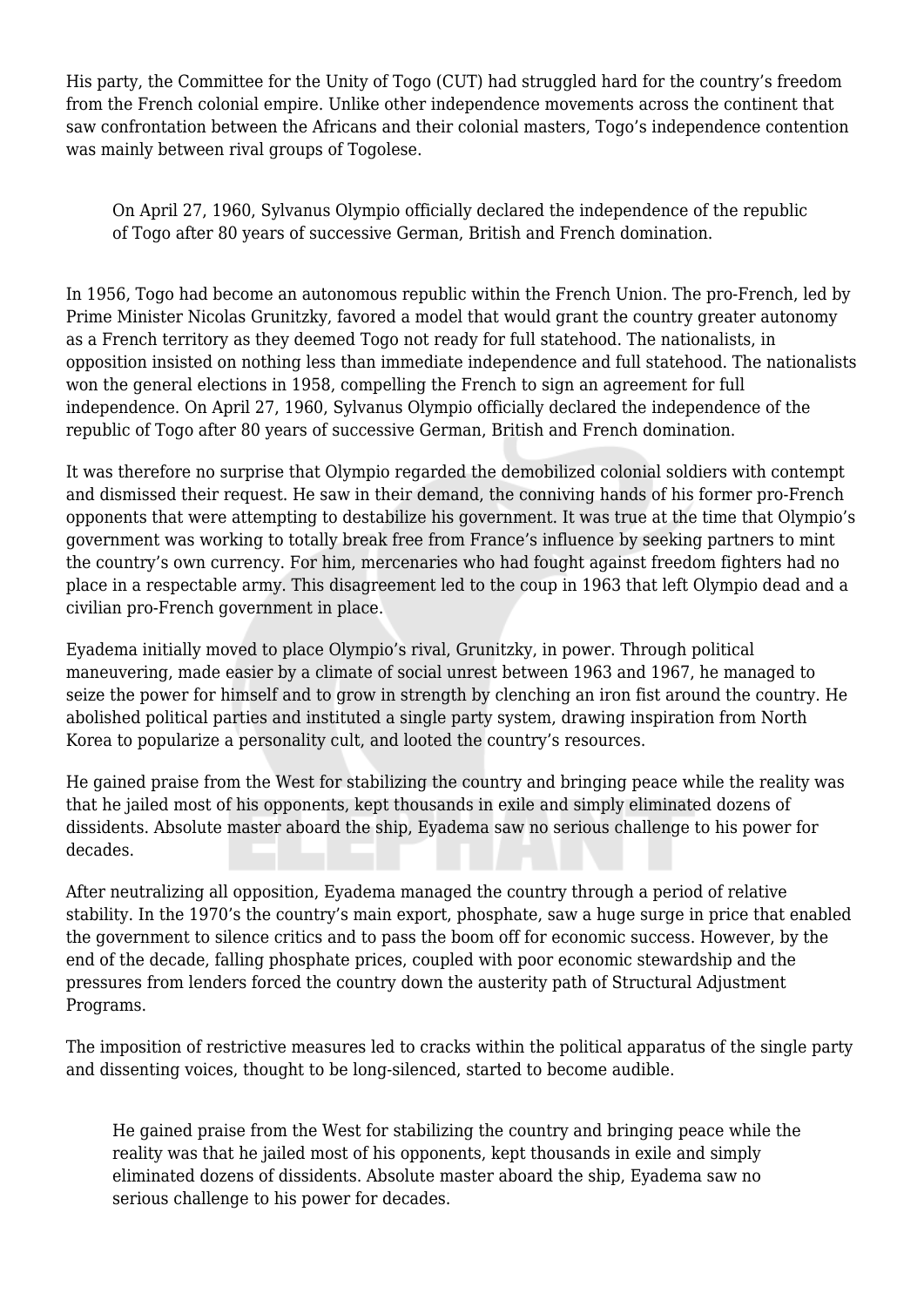By the late 1980s, Togolese in exile and local dissidents had started to organize. The end of the cold war also created new possibilities as western powers started to be less tolerant of strongmen in Africa. Internal opposition became increasingly bold and defiance started to become common, especially among university students and intellectuals.

# **The First Uprising**

In October 1990, a group of students protested the arrest of a few of their peers for allegedly defaming the president. Such exercise of free speech was a serious offence in the country of Eyadema.

General protests, fueled by the shock and anger caused by the violent response of the military, plunged the country into turmoil. The popularity of the movement that was also flaring up in many African countries resulted in many wins for the opposition.

The student's movement piled pressure on the government, which released the prisoners. It was too late, however as the movement grew in strength, joined by all strata of society, pushing Eyadema to make political overtures including a multi-party system and the holding of a national conference.

Many Togolese came back from exile to participate in the national conference. They formed an alliance of democratic forces working together to keep the momentum through street protests and strikes that were so popular they would bring the country to a standstill. Cornered, and under the watchful eye of his western allies who were now insisting on human rights, Eyadema reluctantly launched the national conference in June 1991.

However, a day later, he and his army walked away from the conference, stating that they were offended by the blatant disrespect by the civilian members of the conference. A few weeks later the president ordered sent in tanks to stop the conference. Intransigent participants refused to leave. They had the support of the western diplomats who also insisted that the move was excessive. The conference concluded under sequester and talks brokered by German, France and US diplomats led to the acceptance of the outcome by Eyadema. The national conference laid the ground for democratic institutions and elected a prime minister to lead a transition to democracy.

The national conference laid the ground for democratic institutions and elected a prime minister to lead a transition to democracy.

Relations between the transitional bodies and Eyadema were tensed. The army ultimately launched and assault on the prime minister's office, killing dozens and arresting the remaining including the prime minister. Amid the adversity however, one of the key accomplishments of the transition was a referendum on a new constitution that was upheld by 99 percent of voters.

The constitution of 1992 was supposed to be the last stop before the transition of power through a fair a democratic election. It featured a reduction of presidential terms to 5 years (under a previous single party constitution the term was 7 years), the novelty of limiting presidential terms to two consecutive periods, a two-round ballot system, a minimum age of 45 for presidential candidates and the creation of an independent electoral commission,

Eyadema continued taunt the democratic institutions by stirring conflicts with the new institution. In October 1992, the transitional legislative body, the High Council of the Republic, was held hostage for days by the army who assaulted its members. Afterwards, many fled into exile. The upset opposition called for a unlimited general strike until Eyadema resigned from power. The strike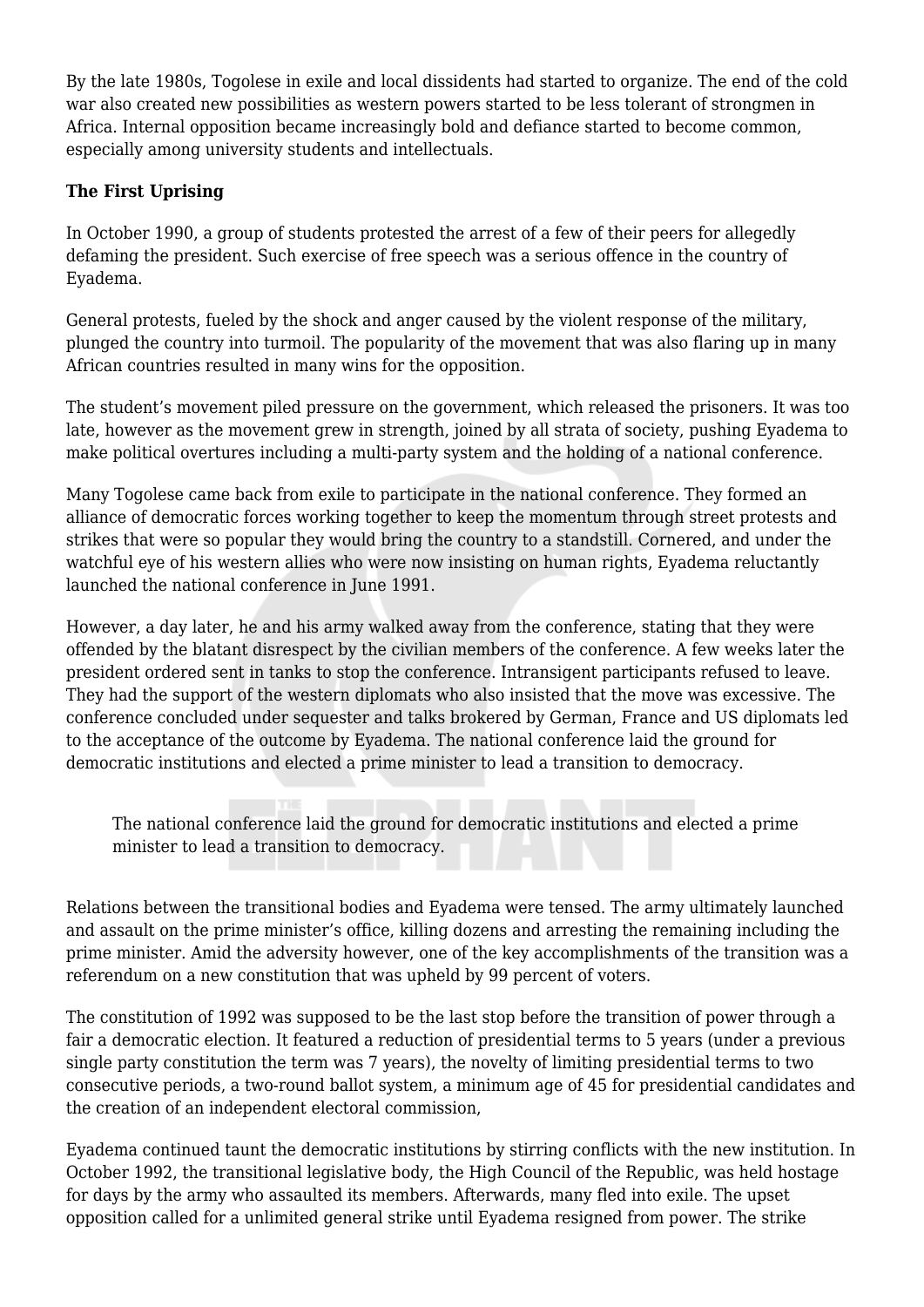lasted 9 months. Eyadema and the army launched a campaign of terror resulting in massive fleeing of the population, countless arrests and political murders. All foreign partners of Togo including the European Union, France and Germany placed economic sanctions on the country. In 1993, Eyadema organized a presidential election that was boycotted by the opposition. He won unchallenged.

Eyadema used his new "first" term to undo the democratic progress. In 1998, he used the same terror approach to claim victory in an election that most observers deemed unfair. The head of the electoral commission had refused to call the official results and the ministry of the interior, a high ranking member of Eyadema's party, went on public media to declare Eyadema as a winner. The sanctions in place since 1998 were maintained. Many reports placed the opposition flag bearer, Gilcrist Olympio (a son of the first president) as the actual winner.

In 2002, Eyadema and his ruling party, the Rally of the People of Togo (RPT) put the final touches to the dialing back of democracy by revising the constitution to remove term limits, reduce the number of rounds in presidential elections and lower the minimum age for candidates from 45 to 35.

Eyadema used his new "first" term to undo the democratic progress. In 1998, he used the same terror approach to claim victory in an election that most observers deemed unfair.

The Togolese opposition has weakened quickly after starting off as a unified front. The advent of the multiparty system awoke personal ambitions. The Coordination of the Democratic Opposition (COD) that led the charge through the National Conference imploded. Without a clear leader, there was little opportunity for a coherent response. The campaign of terror also took a toll on individual commitment as many resettled in foreign countries, slowing down the momentum.

The Prime Minister of the transition eventually joined Eyadema and started to cooperate with him to move his agenda, As did many of Eyadema's opponents. and the individual reversals had a demoralizing effect. Althoygh very commited, many of the remaining opposition leaders lacked charisma and the single most significant personality, Gilcrist olympio went to stay in exile in Great Britain after being the target of an attack in 1992, that left many of this staffers dead. Consequently, the first uprising failed to carry through the democratic hopes of Togo.

## **Death of a dinosaur**

Hopes of political change reappeared unexpectedly in 2005 when Eyadema died suddenly. But, hours within the official announcement, the army generals appointed Faure Gnassingbe, one of Eyadema's sons as the new president in total violation of the constitution. Local and international pressures compelled Faure to resign a few days later.

Hopes of political change reappeared unexpectedly in 2005 when Eyadema died suddenly. But, hours within the official announcement, the army generals appointed Faure Gnassingbe, one of Eyadema's sons as the new president in total violation of the constitution.

He was declared winner of the election held a couple of months later, causing violent protests around the country. The repression caused at least 500 deaths among civilians according to independent investigations.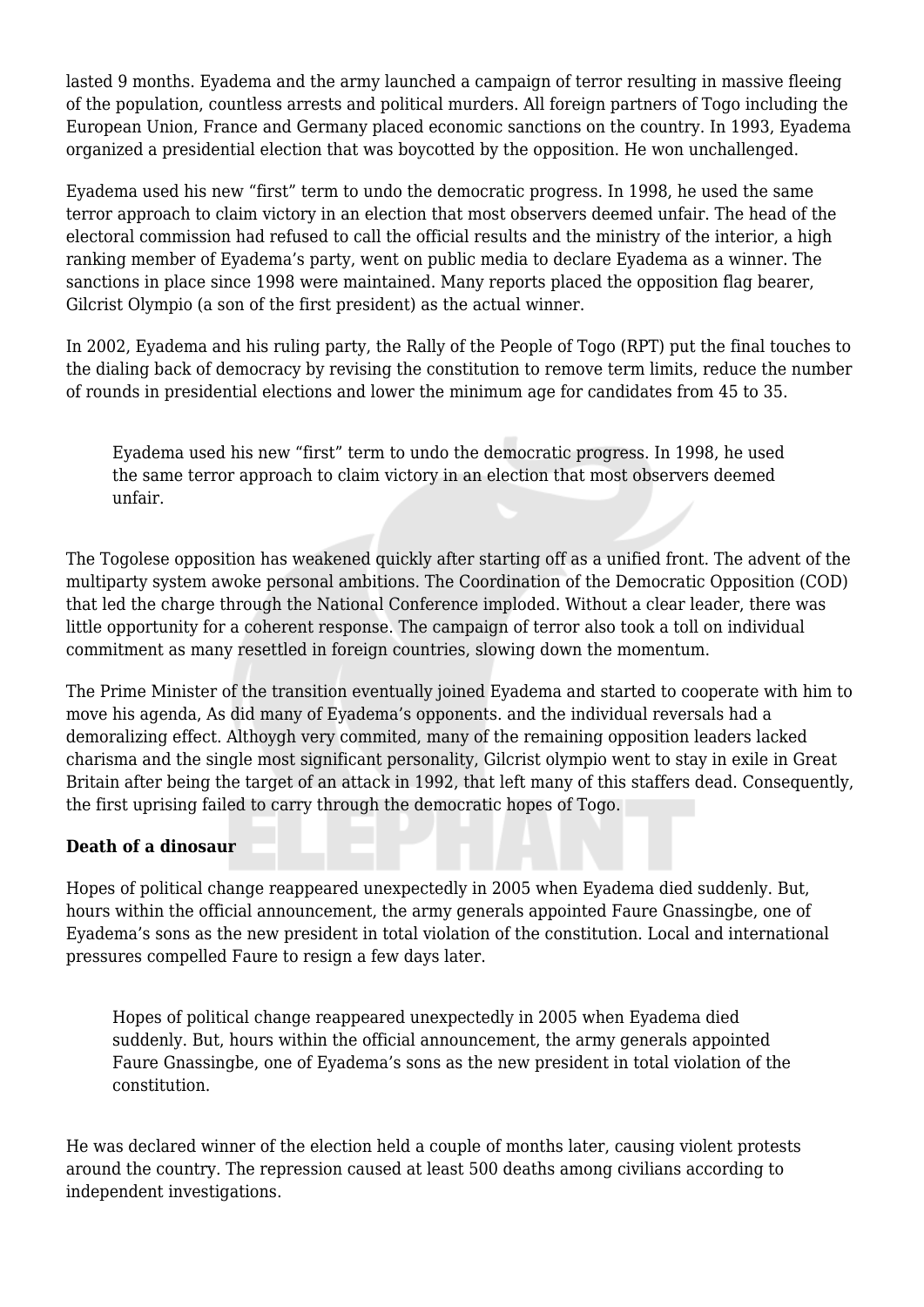### **The father, and the son**

Like his father, Faure used all political tools to clinch his power. He promised reforms and a new way of governing, pitching himself as a bridge between a divided country. In 2006, he signed a comprehensive political agreement with the opposition parties and vowed to implement changes to ensure social peace. Some of the 22 key provisions of the agreement included presidential term limits and a two-round ballot. But the most important gain for the agreement was a rapprochement between Faure Gnassingbe and Gilcrist Olympio, the sons of the two former presidents. Faure Gnassingbe showed this off as a political trophy and seems less interested in any other provision of the agreement. He had succeeded in neutralizing his father's biggest foe, the man who had vowed revenge against his own father's assassin, now seems less committed to the fight for real change.

## **Renegades**

It is important to note the broker of the Togolese Comprehensive Political Agreement was no one other than the president of Burkina Faso who was himself ousted from power by a popular uprising in 2014 as he attempted to remove term limits to remain in power. The early skeptics grew confident as years went by and Faure Gnassingbe went on to start a third controversial term as a president with no sign of political reform. The fragmented opposition was unable to effective rally around the issue and the population had grown weary of the repression. Democracy has become a dream once more under the rule of the son.

# **Talks of revolution**

During the 2010, election the main political party led by Gilcrist Olympio imploded over personal conflicts. The party split as Gilcrist took an awkward decision not to be involved in the campaign. This led to a weak mobilization that made Faure's re-election fairly easy. Former members of Gilcrist's party went on to create the National Alliance for Change (ANC). They collaborated with other minor opposition parties but their new leader, Jean Pierre Fabre, lacks the charisma of his former mentor, Gilcrist.

Instead of asking for the current texts to be reformed, the PNP is simply demanding the reinstatement of the constitution of 1992 that had been adopted by the people and that included all the necessary guardrails for a free and fair election.

With a second term that was less controversial than the initial one, Faure now feels like a legitimate president. Before him, there were only fragments of the opposition, enough for him to testify that he allows opposition, but too fragmented and ineffective to be any real threat. In 2015, he was elected to a third term in an election that could be qualified as free but not fair, the fairness having to do with the fact that the constitution and the rules are rigged in favor the president's party. Without political reforms and in the absence of term limits, no one else would ever be able to win an election in Togo.

Instead of fighting at the poll, the opposition turned its strategy towards the implementation of political reforms. This issue had been put on hold, as the opposition first believed they could simply win the elections and then make the reforms. Even after this moment of reckoning, there was still no consensus or clear strategy to move toward the reforms. Faure Gnassingbe continues to delay the implementation of the agreement and even the recommendations of groups that he himself commissioned to study the issue.

The lack of a clear strategy resulted in more division within the opposition. A group led by Tikpi